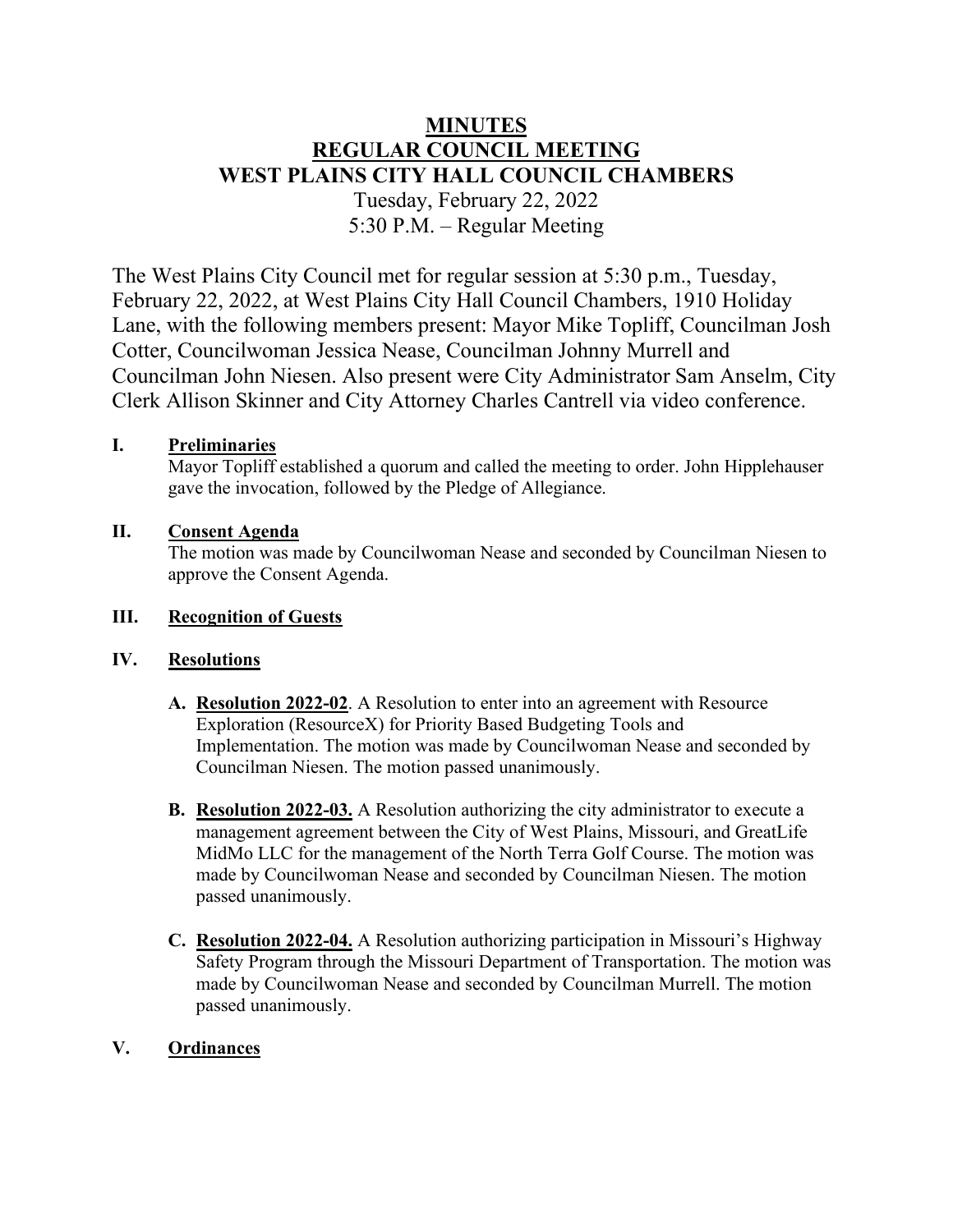- **A. Bill 4697 to become Ordinance 4697.** Second Reading. An Ordinance of the City of West Plains annexing property into the City of West Plains, Missouri, located north of Sunset Terrace for Kem Friga. The motion was made by Councilwoman Nease and seconded by Councilman Niesen. The motion passed unanimously.
- **B. Bill 4698 to become Ordinance 4698.** First Reading. An Ordinance of the City of West Plains to repeal and replace Ordinance 4663, annexing a portion of Highway 63 and Business Route 63, from existing city limits to Creamery Road into the city limits of West Plains, Missouri. The motion was made by Councilwoman Nease and seconded by Councilman Murrell. The motion passed unanimously.
- **C. Bill 4699 to become Ordinance 4699.** First Reading. An Ordinance of the City of West Plains to approve the adoption of amended budgets for the fiscal year beginning April 1, 2021, and ending March 31, 2022. The motion was made by Councilwoman Nease and seconded by Councilman Murrell. The motion passed unanimously.
- **D. Bill 4700 to become Ordinance 4700.** First Reading. An Ordinance of the City of West Plains to approving the adoption of the City and Utility budgets for the fiscal year beginning April 1, 2022, and ending December 31, 2022. The motion was made by Councilwoman Nease and seconded by Councilman Niesen. The motion passed unanimously.
- **E. Bill 4701 to become Ordinance 4701.** First Reading. An Ordinance of the City of West Plains to approve the adoption of the Tax Increment Financing (TIF) #1, #2, and #3 budgets for the fiscal year beginning April 1, 2022, and ending December 31, 2022. The motion was made by Councilwoman Nease and seconded by Councilman Murrell. The motion passed unanimously.
- **F. Bill 4702 to become Ordinance 4702.** First Reading. An Ordinance of the City of West Plains to approve Electric rates. The motion was made by Councilwoman Nease and seconded by Councilman Niesen. The motion passed unanimously.
- **G. Bill 4703 to become Ordinance 4703.** First Reading. An Ordinance of the City of West Plains to approve Water rates. The motion was made by Councilwoman Nease and seconded by Councilman Niesen. The motion passed unanimously.
- **H. Bill 4704 to become Ordinance 4704.** First Reading. An Ordinance of the City of West Plains to approve Sewer rates. The motion was made by Councilwoman Nease and seconded by Councilman Murrell. The motion passed unanimously.
- **I. Bill 4705 to become Ordinance 4705.** First Reading. An Ordinance of the City of West Plains to approve Sanitation rates. The motion was made by Councilwoman Nease and seconded by Councilman Niesen. The motion passed unanimously.
- **J. Bill 4706 to become Ordinance 4706.** First Reading. An Ordinance of the City of West Plains to approve an amendment to a Renewable Power Purchase Agreement,